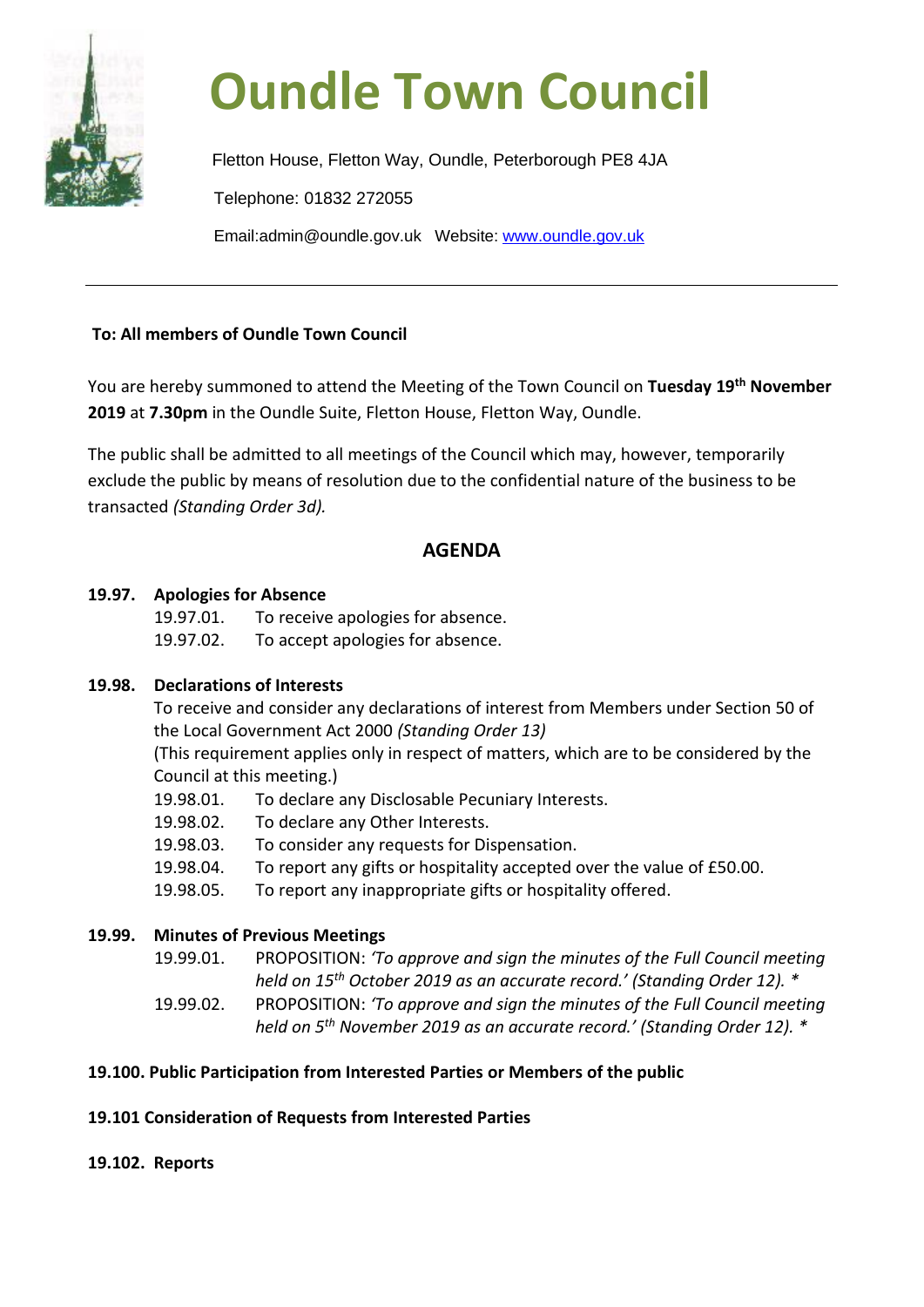19.102.01. Mayor's Report

19.102.02. District Councillors Report

## **19.103. Town Matters**

- 19.103.01. To consider the recommendations from Transition Oundle for the cycle routes in Oundle. \*
- 19.103.02. To consider what celebrations the Town Council will provide for the VE Day 75 Year Celebrations. \*
- 19.103.03. To receive an update on the bid request from OTC for Fletton Field and consider next steps as the six month moratorium period is due to expire on 22nd January 2020. \*
- 19.103.04. To consider the actions received concerning New Road Traffic and Safety. \*
- 19.103.05. To consider the report from Northants Highways regarding 'No waiting at any time' restrictions on Cotterstock Road. \*

#### **19.104. Council Matters**

- 19.104.01. To receive the Clerks Report. \*
- 19.104.02. To receive an update on the renewal of the Rugby Club Lease. \*
- 19.104.03. To consider a need to promote candidacy at the May 2020 elections. \*
- 19.104.04. To consider the NCALC Building Communities Parish and Town Councils in Unitary Northamptonshire document and agree feedback to NCALC. \*
- 19.104.05. To receive the notes from the Hub meetings. \*
- 19.104.06. To receive an update on Accident in Churchyard. \*
- 19.104.07. To receive information about the Parson Latham's Hospital Charity.
- 19.104.08. To receive the report on Snipe Meadow. \*

## **19.105. Financial Matters**

19.105.01. To approve the Bank Reconciliation, Balance Sheet and Hub Trading Account for October 2019. \*

> The monthly bank balance as at 31<sup>st</sup> October 2019 is as follows: Barclays Account £607,080.86.

- 19.105.02. Payments for October 2019. \* PROPOSITION: '*That the schedule of payments for October 2019 as presented at this item are paid up and that all related documentation and cheques are signed'.*
- 19.105.03. To receive the minutes from the Finance & General Purposes Committee meeting held on 12<sup>th</sup> November 2019 including an update on the preparation of the draft budget for 2020/2021. \*
- 19.105.04. To approve the quote of £2,511.08 for new IT equipment, £174.00 for monthly support of our IT system and £3 per month for Councillor email accounts.

#### **19.106. Neighbourhood Plan**

- 19.106.01. To consider response to the Legal Opinion received at the request of the Examiner for the NP. \*
- 19.106.02. To discuss the ENC response to the request to correct the minutes from the 29<sup>th</sup> July Planning Policy Committee meeting.